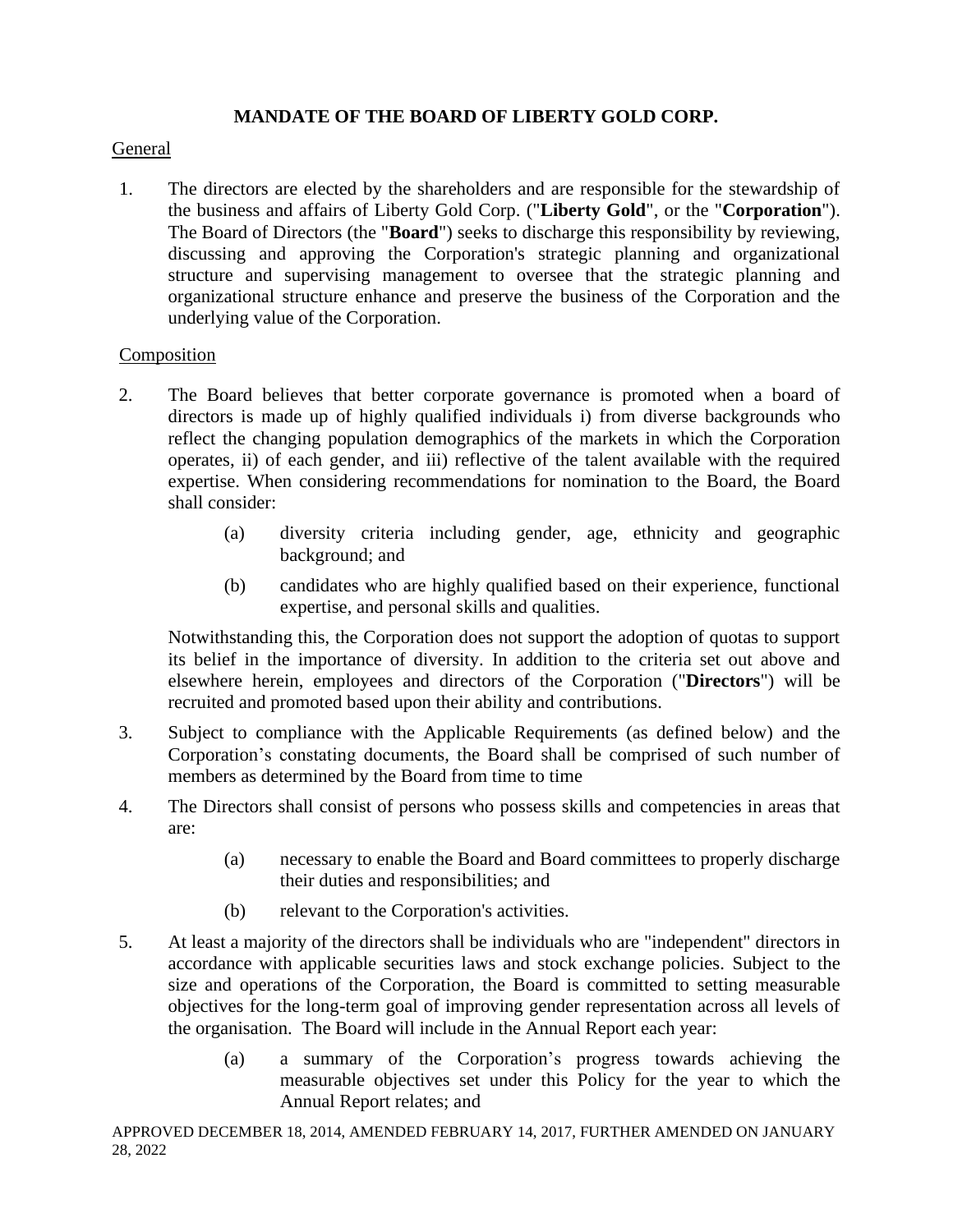- (b) details of the measureable objectives set under this Policy for the subsequent financial year.
- 6. The Board does not believe it should establish term limits for directors as term limits could result in the loss of Directors who have been able to develop, over a period of time, significant insight into the Corporation and its operations and an institutional memory that benefits the Board as well as the Corporation and its stakeholders.

Each member of the Board shall serve until the member resigns, ceases to be qualified for service as a member of the Board or is removed in compliance with the the Corporation's governing corporate statute, applicable Canadian securities laws, any exchange upon which securities of the Corporation are listed, or any governmental or regulatory body exercising authority over the Corporation, as are in effect from time to time (collectively, the "**Applicable Requirements**").

The Board, on its initiative and on an exceptional basis, may exercise discretion to introduce maximum terms or mandatory retirement where it considers that such a limitation would benefit the Corporation and its stakeholders.

- 7. Subject to the limitations herein, the Corporate Governance and Nominating ("**CG&N**") Committee of the Board will annually (and more frequently, if appropriate) recommend candidates to the Board for election or appointment as Directors, taking into account the Board's conclusions with respect to the appropriate size and composition of the Board and Board committees, the competencies and skills required to enable the Board and Board Committees to properly discharge their responsibilities, and the competencies and skills of the current Board.
- 8. No director should serve on the board of a regulatory body with oversight of the Corporation. Directors must have sufficient time to carry out their duties and not assume responsibilities that would materially interfere with, or be incompatible with, Board membership. Each director should, when considering membership on another board or committee, make every effort to ensure that such membership will not impair the Director's time and availability for his or her commitment to Liberty Gold as well as his or her ability to exercise their fiduciary duties as directors.

Directors shall at all times adhere to the limitations (if any) prescribed by the Toronto Stock Exchange as to the maximum number of active public company boards to which each individually may belong. Should a director inadvertently exceed the maximum number of active public company board positions, he/she shall advise the chair of the CG&N Committee and the Chief Executive Officer ("**CEO**") of the Corporation, and take steps as soon as practicable to address the infringement.

Directors should advise the chair of the CG&N Committee and the CEO of the Corporation before accepting membership on other public company boards of directors or any audit committee or other significant committee assignment on any other board of directors, or establishing other significant relationships with businesses, institutions, governmental units or regulatory entities, particularly those that may result in significant time commitments or a change in the director's relationship to the Corporation.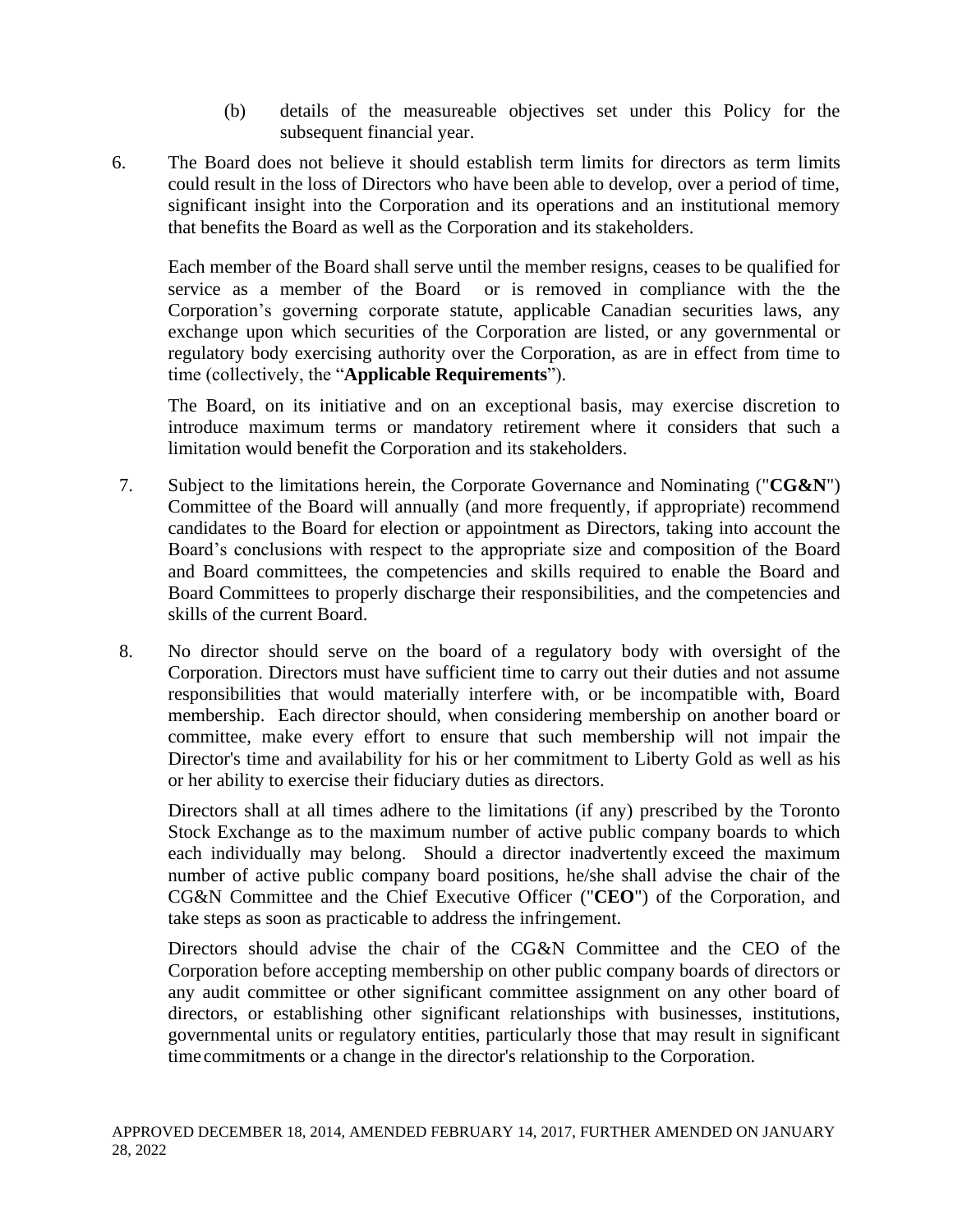- 9. Without prior approval of the CG&N Committee, the CEO of the Corporation should not serve on the board of any other public company; and at no time shall the CEO serve on more than one other public company.
- 10. The Board approves the final choice of candidates.
- 11. The shareholders of the Corporation elect the Directors annually.
- 12. A Lead Director is elected annually at the first meeting of the Board following the shareholders' meeting, following consideration of the recommendation of the CG&N Committee. This role is normally filled by the Chair. At any time when the Chair is an employee of the Corporation, the nonmanagement directors shall select an independent director to carry out the functions of a Lead Director. This person would chair regular meetings of the non-management directors and assume other responsibilities which the non-management directors as a whole have designated. In the absence of the Chair, the Lead Director shall chair any meeting of the Board and in the absence of both the Chair and the Lead Director, the members of the Board present may appoint a chair from their number for such meeting
- 13. The Secretary of the Corporation (the "**Secretary**") shall be secretary of the Board.
- 14. Directors are expected to comply with the Corporaton's Code of Business Conduct and Ethics and its Directors' Code of Ethics (collectively, the "**Codes**").

# Meetings, Proceedings and Administration

- 15. The quorum for the transaction of business at any meeting of the Board shall be a majority of directors or such other number of directors as the Board may from time to time determine according to the articles of incorporation of the Corporation.
- 16. The Board shall have at least four scheduled meetings per year. The Chair of the Board ("**Chair**") and the CEO shall develop the agenda for each meeting.
- 17. Committee meetings may be held in person, by video-conference, by telephone or by any combination of the foregoing.
- 18. Independent directors shall meet at the end of each Board meeting without management and non-independent directors and the agenda for each Board meeting will afford an opportunity for such a session. The independent directors may also, at their discretion, hold *ad hoc* meetings that are not attended by management and non-independent directors.
- 19. At meetings of the Board, resolutions shall be approved by a majority of the votes cast on the resolution.
- 20. Regularly scheduled Board meetings shall normally proceed as follows:
	- (a) Review and approval of the minutes of the preceding Board meeting;
	- (b) Business arising from the previous minutes;
	- (c) Reports of committees;

APPROVED DECEMBER 18, 2014, AMENDED FEBRUARY 14, 2017, FURTHER AMENDED ON JANUARY 28, 2022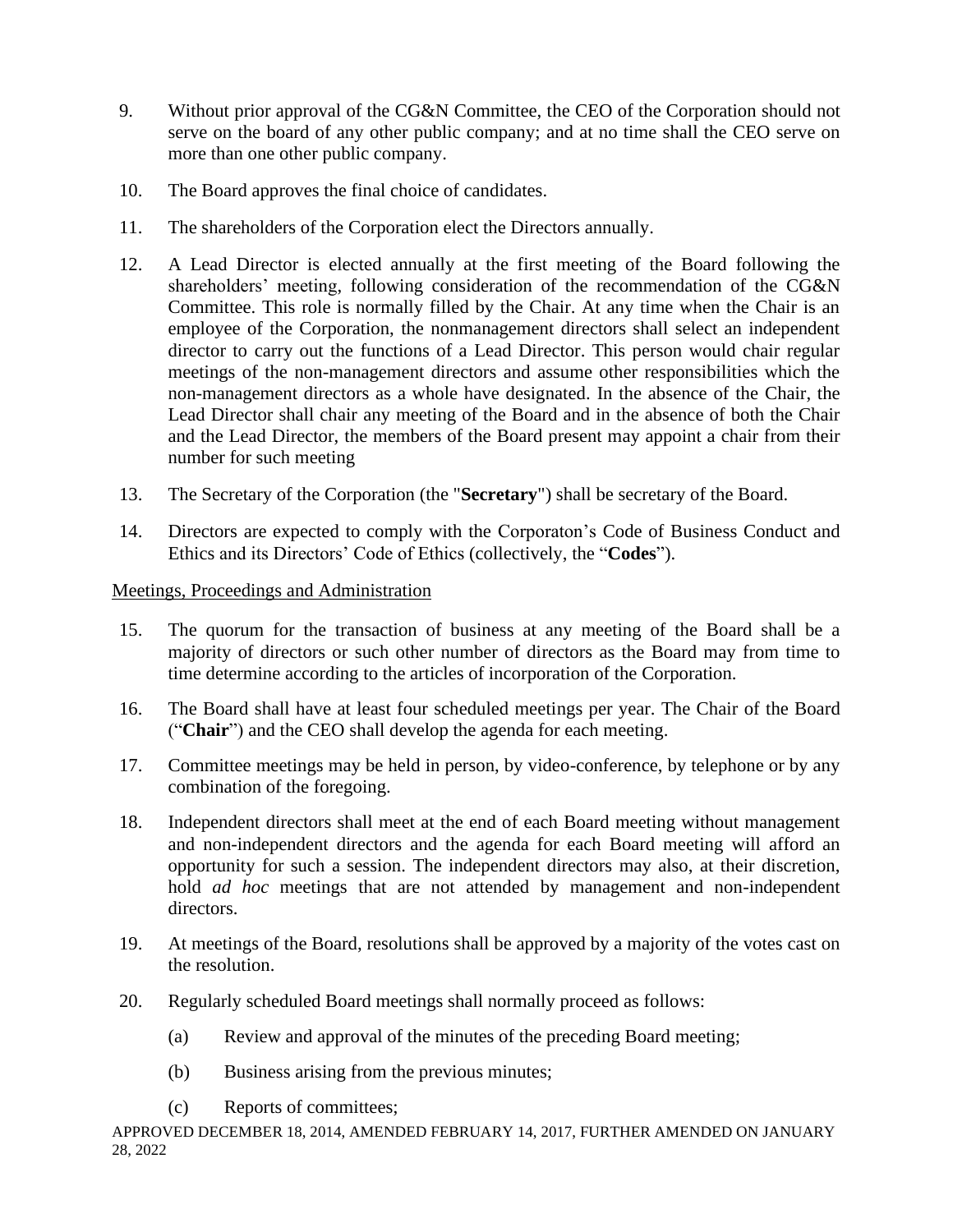- (d) Report of the President and CEO, financial and operational reports;
- (e) Other business;
- (f) Setting the date and time of the next meeting;
- (g) In-camera session with solely independent directors; and
- (h) Adjournment.
- 21. A secretary should be named for each Board and committee meeting and minutes of Board meetings shall be recorded and maintained in sufficient detail to convey the substance of all discussions held and shall be, on a timely basis, subsequently presented to the Board for approval. This role is normally filled by the Secretary.
- 22. Minutes of the committee meetings will be made available to each Board member upon request.

## Authority and Responsibilities

- 23. The powers of the Board may be exercised at a meeting for which notice has been given and at which a quorum is present or, in appropriate circumstances, by resolution in writing signed by all the directors.
- 24. The Board is authorized to retain, and to set and pay the compensation of, independent legal counsel and other advisers if it considers this appropriate.
- 25. The Board is authorized to invite officers and employees of the Corporation and outsiders with relevant experience and expertise to attend or participate in its meetings and proceedings, if it considers this appropriate.
- 26. The Board and the Directors have unrestricted access to the advice and services of the Secretary and outside auditors, advisors and legal counsel. The Corporation shall provide appropriate funding, as determined by the Board, for the services of these advisors.
- 27. The Board shall have free and unrestricted access at all times, either directly or through its duly appointed representatives, to the Corporation's management and employees and the books and records of the Corporation.
- 28. The Board discharges its responsibility for overseeing the management of the Corporation's business by delegating to the Corporation's senior officers the responsibility for day-to-day management of the Corporation. The Board discharges its responsibilities directly and through its committees; namely, the Audit Committee, the Compensation Committee, the CG&N Committee, and the Health, Safety and Sustainability Committee. In addition to these regular committees, the Board may appoint ad hoc committees periodically to address issues of a more short-term nature. The Board's primary roles are overseeing corporate performance and providing quality, depth and continuity of management to meet the Corporation's strategic objectives.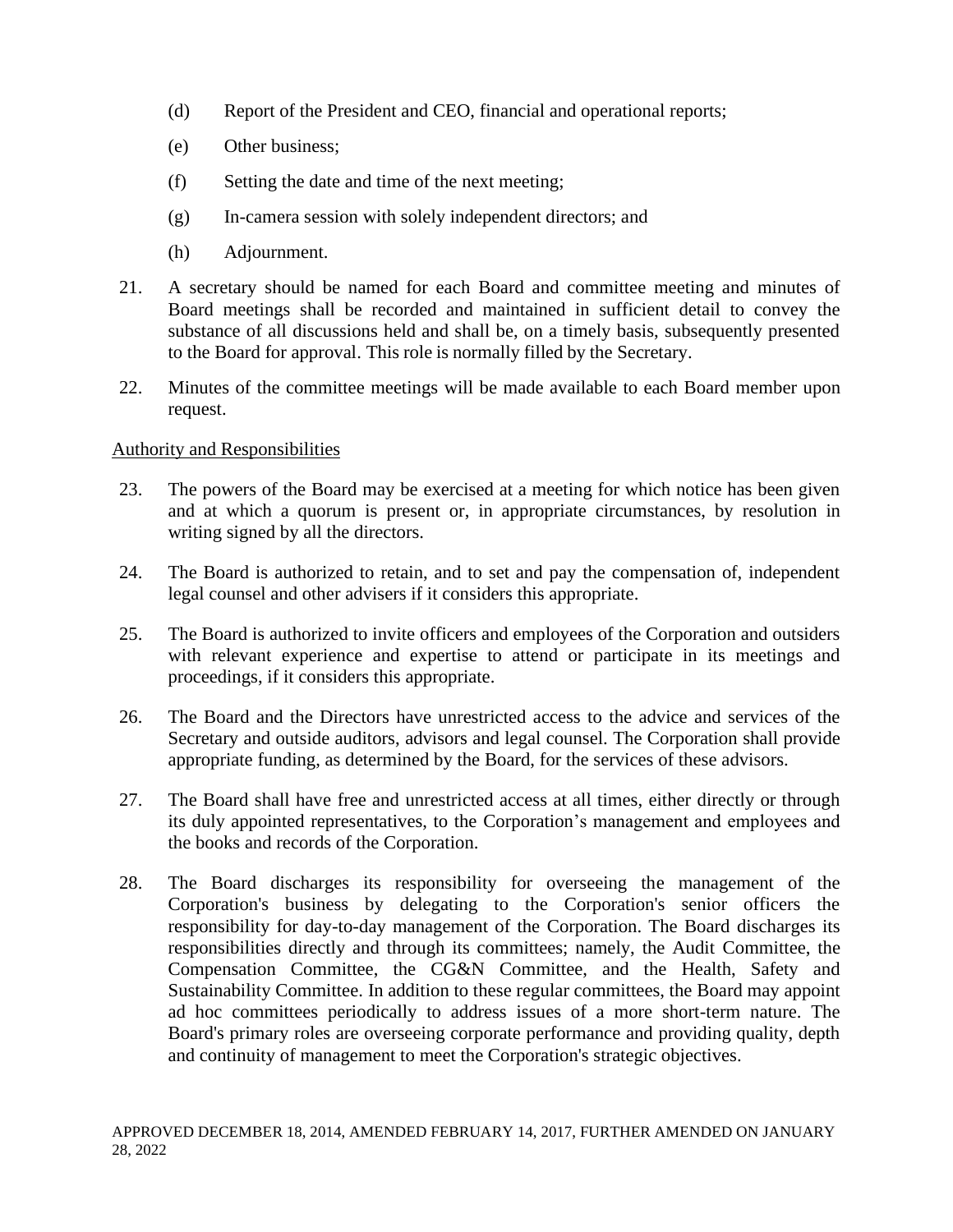- 29. The Board is authorized through the CG&N Committee to conduct evaluations of the Board and the Directors and perform succession planning activities.
- 30. Responsibilities of the Board include, but are not limited to:
	- (a) selecting and appointing, evaluating and (if necessary) terminating the CEO;
	- (b) review the recommendations of the Compensation Committee concerning the organizational goals and objectives relevant to CEO compensation and, if advisable, approve, with or without modifications, such goals and objectives;
	- (c) review the recommendations of the Compensation Committee concerning the appointment of the Chief Financial Officer and all senior management and, if advisable, approve any such appointment;
	- (d) review the recommendations of the Compensation Committee respecting the compensation and other terms of employment (including any severance arrangements or plans and any benefits to be provided in connection with a change in control) of the Chief Financial Officer and members of senior management and, if advisable, approve, with or without modifications, such compensation and other terms of any employment agreements and any severance arrangements or plans;
	- (e) satisfying itself as to the integrity of the CEO and other executive officers and ensuring that they promote a culture of integrity throughout the organization;
	- (f) review the recommendations of the Compensation Committee concerning the remuneration (fees and/or retainer) to be paid to, and the benefits to be provided, to members of the Board for service in applicable capacities and, if advisable, approve, with or without modifications, such remuneration;
	- (g) review the recommendations of the Compensation Committee concerning the adoption or amendment of equity-based compensation plans of the Corporation and, if advisable, approve, with or without modifications, the adoption or amendment of such plans, subject to any approvals (including securityholder approval) required under the Applicable Requirements or such plans;
	- (h) adopting a strategic planning process, approving strategic plans, and monitoring performance against plans. In discharging this responsibility, the Board shall review the plans in light of management's assessment of emerging trends, the competitive environment, the capital markets, the significant business practices and products, the opportunities and risks for the businesses of the Corporation, and industry practices;
	- (i) reviewing the Corporation's long term strategy annually;
	- (j) reviewing and approving annual operational budgets, capital expenditure limits and corporate objectives, and monitoring performance on each of the above;
	- (k) approving all decisions involving unbudgeted operating expenditures in excess of \$100,000 and unbudgeted project expenditures in excess of \$200,000;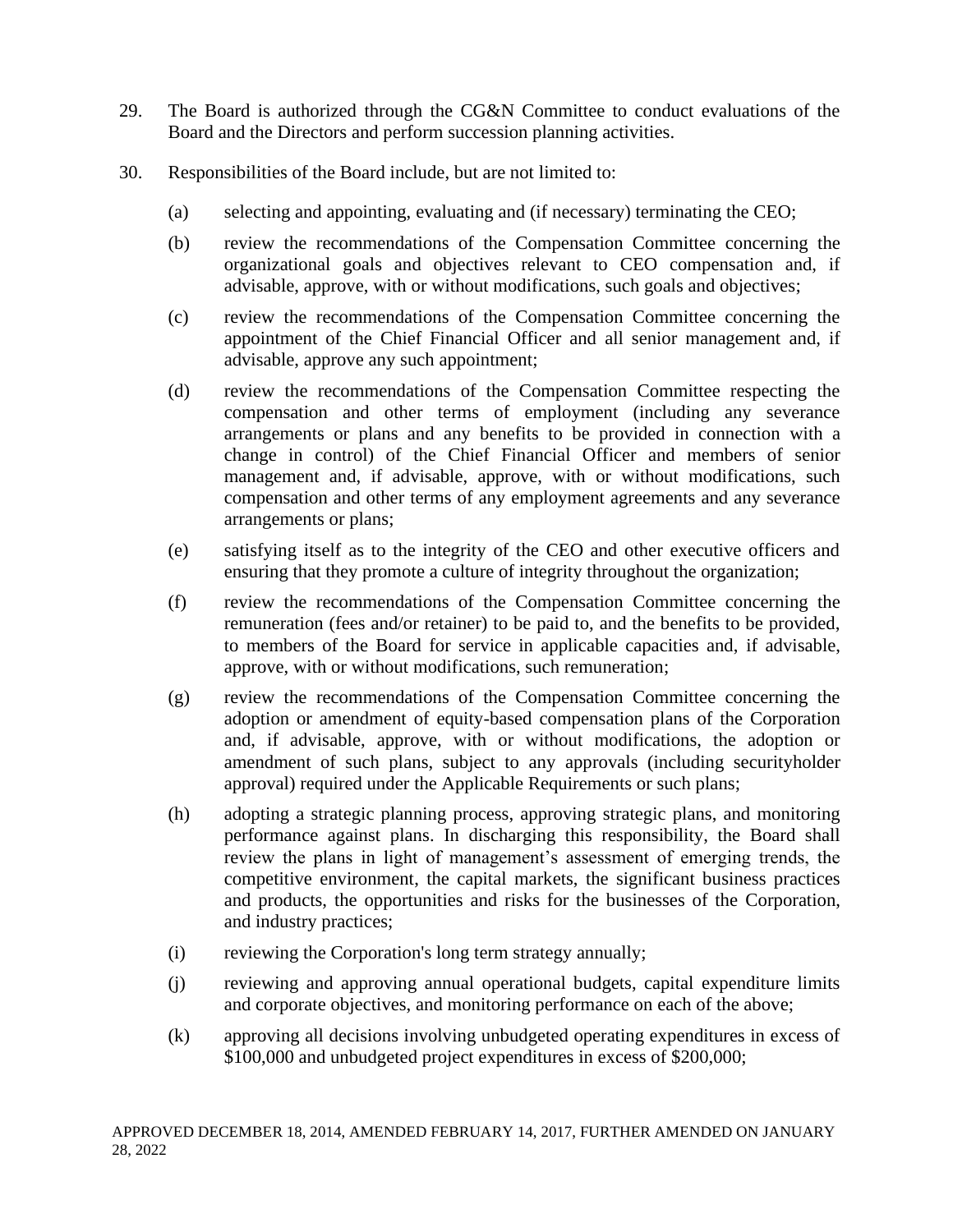- (l) reviewing policies and procedures to identify business risks, ensure that systems and actions are in place to monitor them and review reports by management relating to the operation of, and any material deficiencies in, these systems;
- (m) reviewing policies and processes to ensure that the Corporation's internal, financial, non-financial and business control and management information systems are operating properly;
- (n) review the audited annual financial statements, MD&A, annual information form and other filings required under applicable securities laws, as well as the recommendations of the the Audit Committee of the Board (the "**Audit Committee**") in respect of the approval thereof. After completing its review, if advisable, the Board shall approve the annual financial statements and the related MD&A;
- (o) review the interim financial statements of the Corporation, the auditors' review report thereon, if any , and the related MD&A, as well as the Audit Committee's recommendations in respect of the approval thereof. After completing its review, if advisable, the Board shall approve the interim financial statements and the related MD&A;
- (p) review the recommendations of the Audit Committee concerning the external auditors to be nominated and, if advisable, approve such nomination;
- (q) review the recommendations of the Audit Committee concerning the policies and procedures for the retainer of the Corporation's external auditors to perform any non-audit service for the Corporation or its subsidiary entities and, if advisable, approve, with or without modifications, such policies and procedures;
- (r) assessing the contribution of the Board, committees and all directors annually, and planning for succession of the Board;
- (s) reviewing and approving committee chair nominees from time to time as recommended by the respective committees;
- (t) assessing the effectiveness of the Board and each of the directors annually at a meeting of the Board to determine if any changes to the Board size or make-up are required;
- (u) assessing the effectiveness of each director by way of a formal review undertaken by with the Chair of the Board, Lead Director or Chair of the CG&N Committee where each director will receive peer feedback from other directors to determine how they could operate more effectively within the Board;
- (v) arranging formal orientation programs for new directors, where appropriate;
- (w) considering diversity in the selection criteria of new Board members;
- (x) review the recommendations of the CG&N Committee concerning the potential nominees for election or appointment to the Board and, after considering, (i) the results of the Board and director effectiveness evaluation process, (ii) the competencies, skills and other qualities that the CG&N Committee considers to be necessary for the Board as a whole to possess, the competencies, skills and other qualities that the CG&N Committee considers each existing director to possess,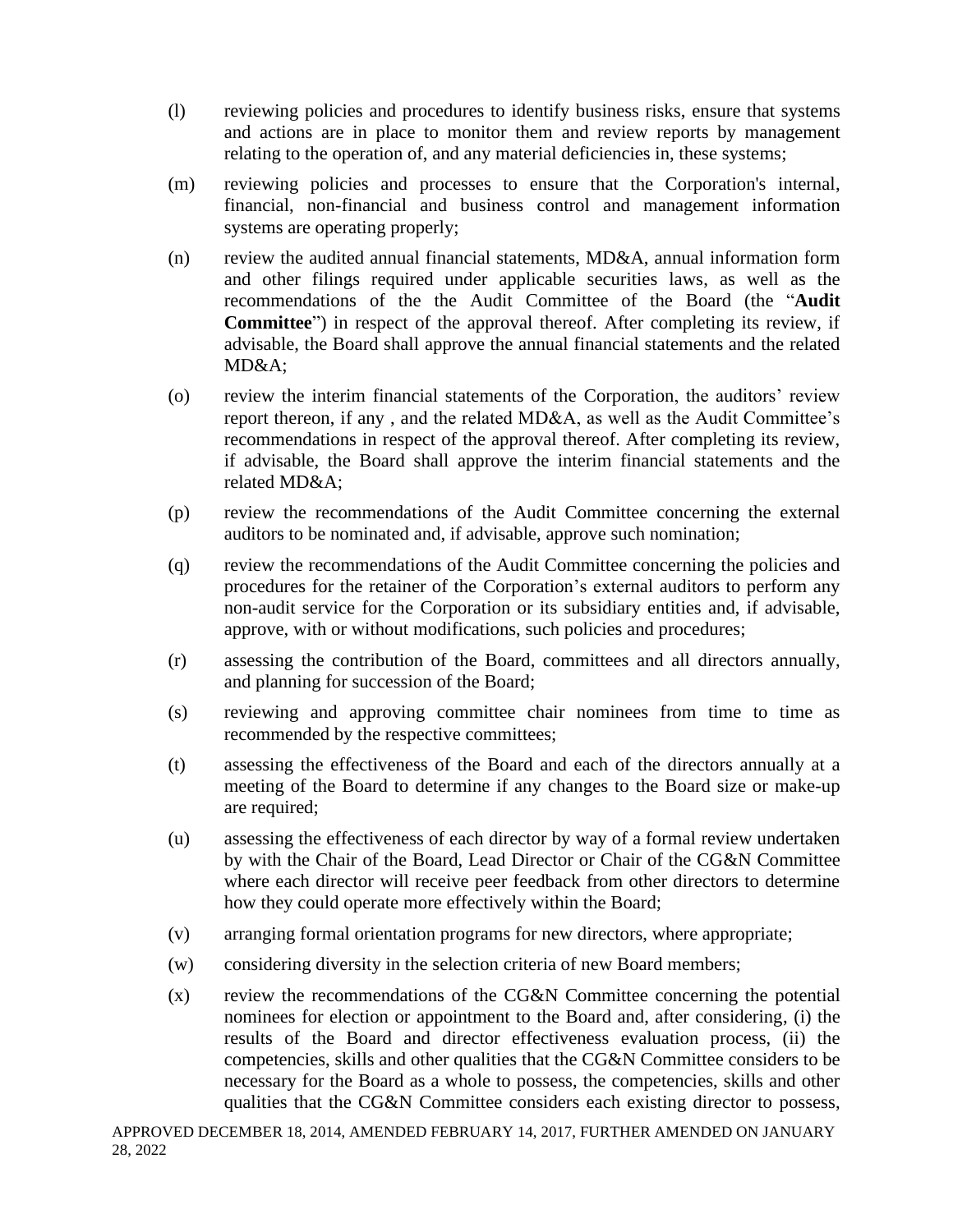and the competencies, skills and other qualities each new nominee would bring to the boardroom, (iii) the amount of time and resources that nominees have available to fulfill their duties as Board members and (iv) any applicable independence and/or other requirements, approve, if advisable, with or without modifications, the individual nominees for consideration by, and presentation to, the shareholders at the Corporation's next annual meeting of shareholders or appointment to the Board between such meetings;

- (y) establishing and maintaining an appropriate system of corporate governance including practices to ensure the Board functions effectively and independently of management, including reserving a portion of all Board and its committee meetings for in camera discussions without management present;
- (z) approving and monitoring compliance with significant policies and procedures by which the Corporation is operated;
- (aa) proactively monitoring the Corporation's performance in meeting standards and objectives related to those diversity initiatives established by the Board, and progress in achieving them;
- (bb) ensuring that a comprehensive compensation strategy is maintained which includes competitive industry positioning, weighting of compensation elements and relationship of compensation to performance;
- (cc) ensuring that an adequate system of internal control is maintained to safeguard the Corporation's assets and the integrity of its financial and other reporting systems;
- (dd) ensuring that the Corporation has in place a communication and disclosure policy which supports the oversight of public communication and disclosure and enables disclosure controls in compliance with all legal and regulatory requirements and that such is reviewed at such intervals as the Board deems appropriate. Directors must adhere to the Corporation's disclosure policy;
- (ee) providing oversight of environmental and social matters;
- (ff) reviewing and considering for approval all amendments or departures proposed by management from established strategy, capital and operating budgets, or matters of policy, which diverge from the ordinary course of business;
- (gg) ensuring that a process is established that adequately provides for management succession planning, including the appointing, training, and monitoring of senior management;
- (hh) annually assessing the charters of Board committees and revising where necessary;
- (ii) annually reviewing the recommendations of the CG&N Committee concerning the individual directors to serve on (or to depart from) the standing committees of the Board and, after considering (i) the qualifications for membership on each committee, (ii) the extent to which there should be a policy of periodic rotation of directors among the committees, and (iii) the number of boards and other committees on which the directors serve, approve the appointment of such directors to (or departure from) the committees as the Board deems advisable;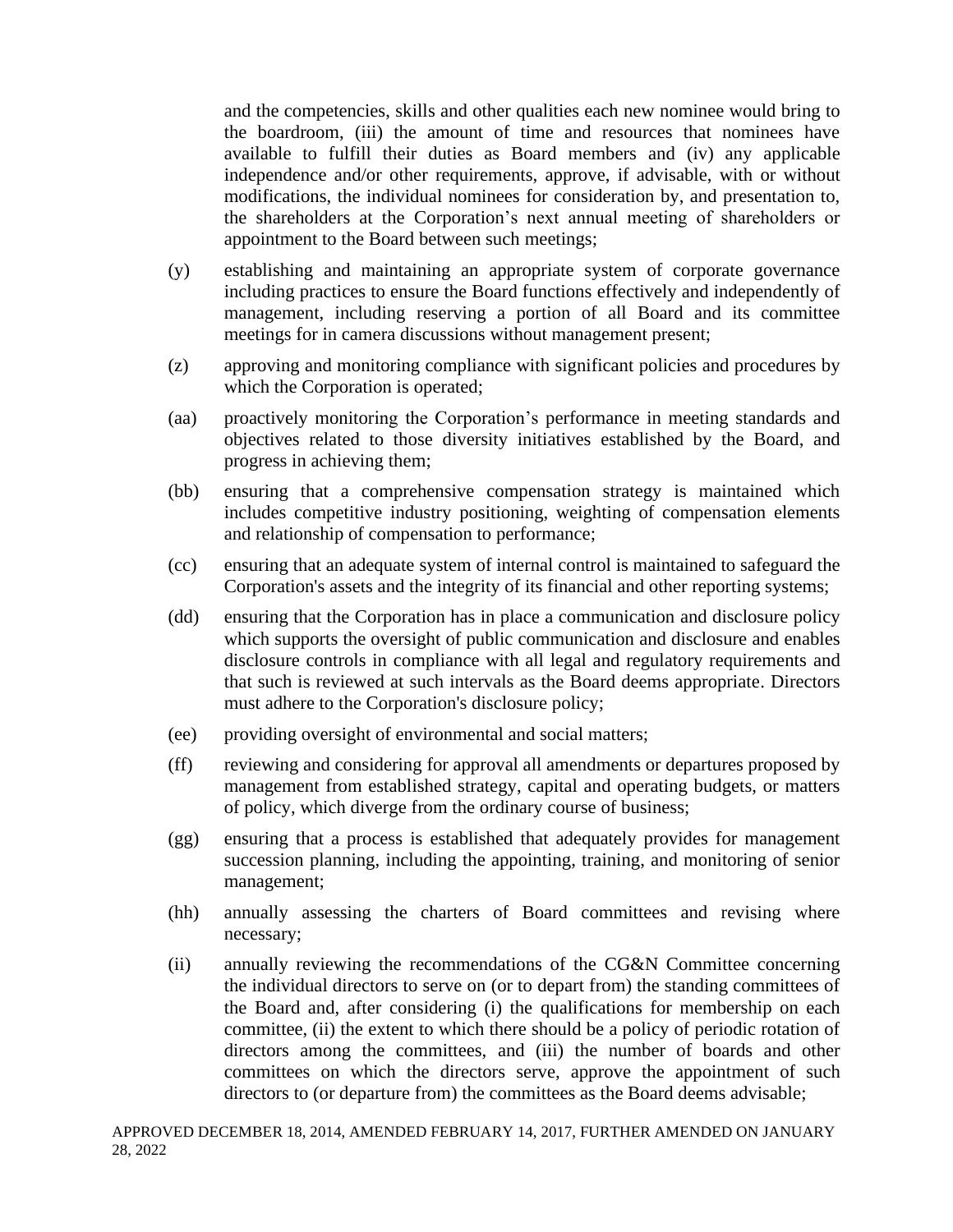- (jj) review the Board's and the Board committees' ability to act independently from management in fulfilling their responsibilities and in doing so the Board shall (i) review the application and evaluation by the CG&N Committee of the director independence standards applicable to members of the Board and (ii) review the recommendations of the CG&N Committee concerning a reduction or increase in the number of independent directors and, if advisable, approve, such reduction or increase;
- (kk) review the recommendations of the CG&N Committee concerning a reduction or increase to the size of the Board or any Board committee and if advisable, approve, such a reduction or increase;
- (ll) review the recommendations of the CG&N Committee concerning mechanisms of Board renewal, and if advisable, approve, with or without modifications, the adoption of any such mechanisms;
- (mm) review the recommendations of the CG&N Committee concerning resignations of directors pursuant to the Corporation's Majority Voting Policy in respect of the election of directors and if advisable, accept or reject any such resignation, in accordance with the terms of the Corporation's Majority Voting Policy;
- (nn) review the recommendations of the CG&N Committee concerning changes to position descriptions for the Chair, the Lead Director (if any), the CEO, and the chair of each standing Board committee and if advisable, approve, with or without modifications, the adoption of any such changes;
- (oo) review the recommendations of the CG&N Committee concerning changes to Timely Disclosure, Confidentiality and Insider Trading Policy, Whistleblowing Policy and Majority Voting Policy or the adoption of such further governance policies and if advisable, approve, with or without modifications, the adoption of any such changes or new governance policies;
- (pp) review the recommendations of the CG&N Committee concerning changes to this Mandate and if advisable, approve, with or without modifications, the adoption of any such changes;
- (qq) subject to the Applicable Requirements, the Board may establish other Board committees or merge or dissolve any Board committee at any time;
- (rr) review the recommendations of the CG&N Committee concerning changes to the charters for each Board committee and if advisable, approve, with or without modifications, the adoption of any such changes.
- (ss) annually, or as other required or deemed advisable, review the recommendations of the CG&N Committee concerning the individual directors to serve on the standing committees of the Board and, after considering (i) the qualifications for membership on each committee, (ii) the extent to which there should be a policy of periodic rotation of directors among the committees, and (iii) the number of boards and other committees on which the directors serve, approve the appointment of such directors to the committees as the Board deems advisable;
- (tt) The Board has adopted the Codes, which is applicable to directors, officers and employees of the Corporation, among others. The Board shall periodically review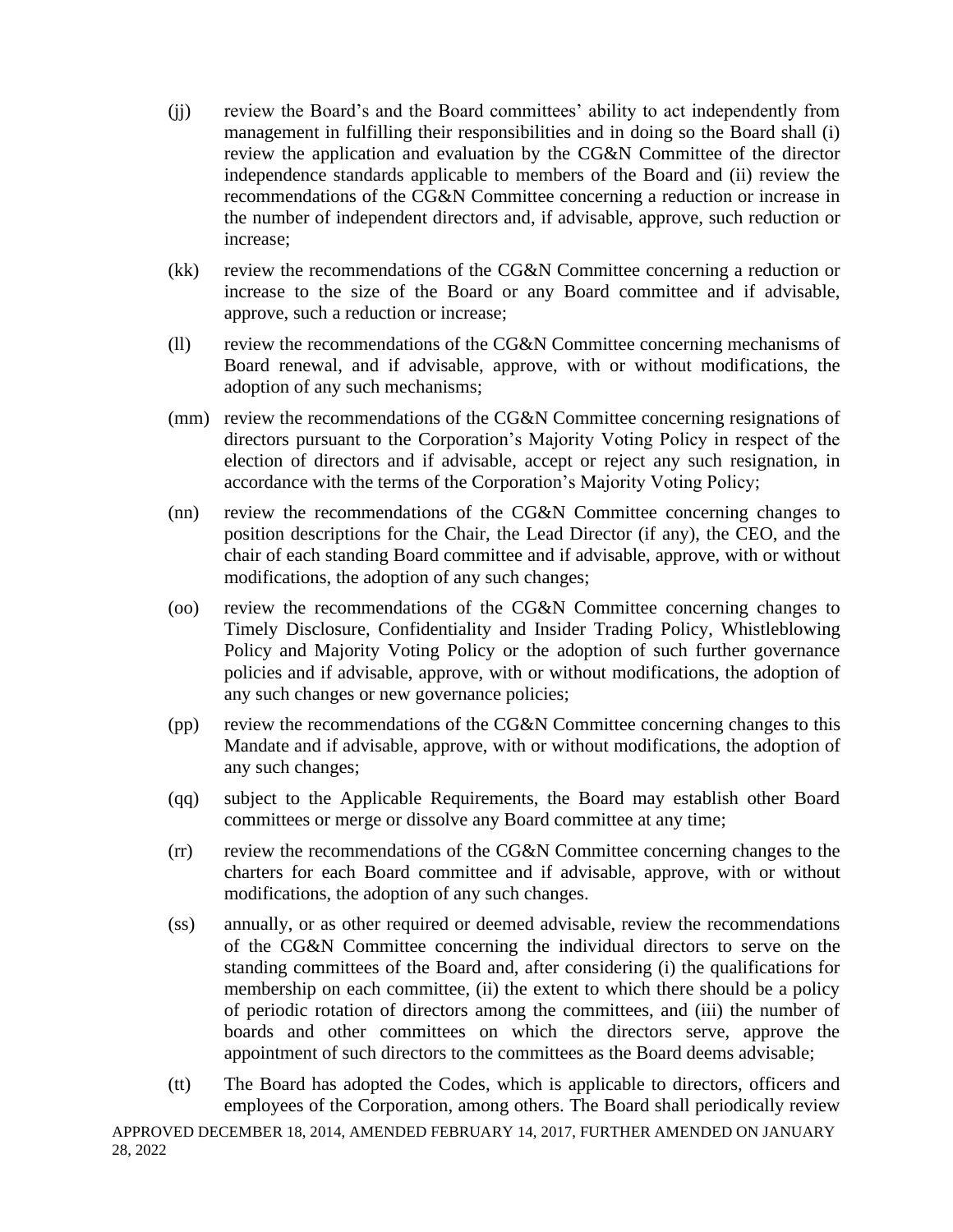the reports of the CG&N Committee relating to compliance with, material departures from, and investigations and any resolutions of complaints received under, the Codes. The Board shall also review the recommendations of the CG&N Committee concerning changes to the Codes and if advisable, approve, with or without modifications, the adoption of any such changes;

- (uu) review the recommendations of the CG&N Committee concerning proposed changes to the Corporation's initial orientation program and continuing director education programs and if advisable, approve, with or without modifications, the adoption of any such changes;
- (vv) when required or otherwise viewed by the Board as being prudent in the circumstances, the Board will form a special committee of disinterested directors to review and evaluate any material related party or other significant conflict of interest transactions involving the Corporation (except for material transactions solely involving the Corporation and one or more wholly-owned subsidiaries of the Corporation);
- (ww) adhering to all other Board responsibilities set out in the Corporation's by-laws and Applicable Requirements; and
- (xx) enhancing the reputation, goodwill and image of the Corporation.
- 31. 29.Responsibilities of the Chair of the Board include but are not limited to:
	- (a) providing leadership to the Board with respect to its functions as described in this Mandate and as otherwise may be appropriate, including overseeing the logistics of the operations of the Board;
	- (b) chairing meetings of the Board, unless not present including in camera sessions;
	- (c) ensuring that the Board meets on a regular basis and at least quarterly;
	- (d) establishing a calendar for holding meetings of the Board;
	- (e) establishing the agenda for each meeting of the Board, with input from other Board members and any other parties as applicable;
	- (f) ensuring that Board materials are available to any director on request;
	- (g) ensuring that the members of the Board understand and discharge their duties and obligations;
	- (h) fostering ethical and responsible decision making by the Board and its individual members;
	- (i) overseeing the structure, composition, membership and activities of the Board;
	- (j) ensuring that resources and expertise are available to the Board so that it may conduct its work effectively and efficiently;
	- (k) pre-approving work to be undertaken for the Board by consultants;
	- (l) facilitating effective communication between members of the Board and management;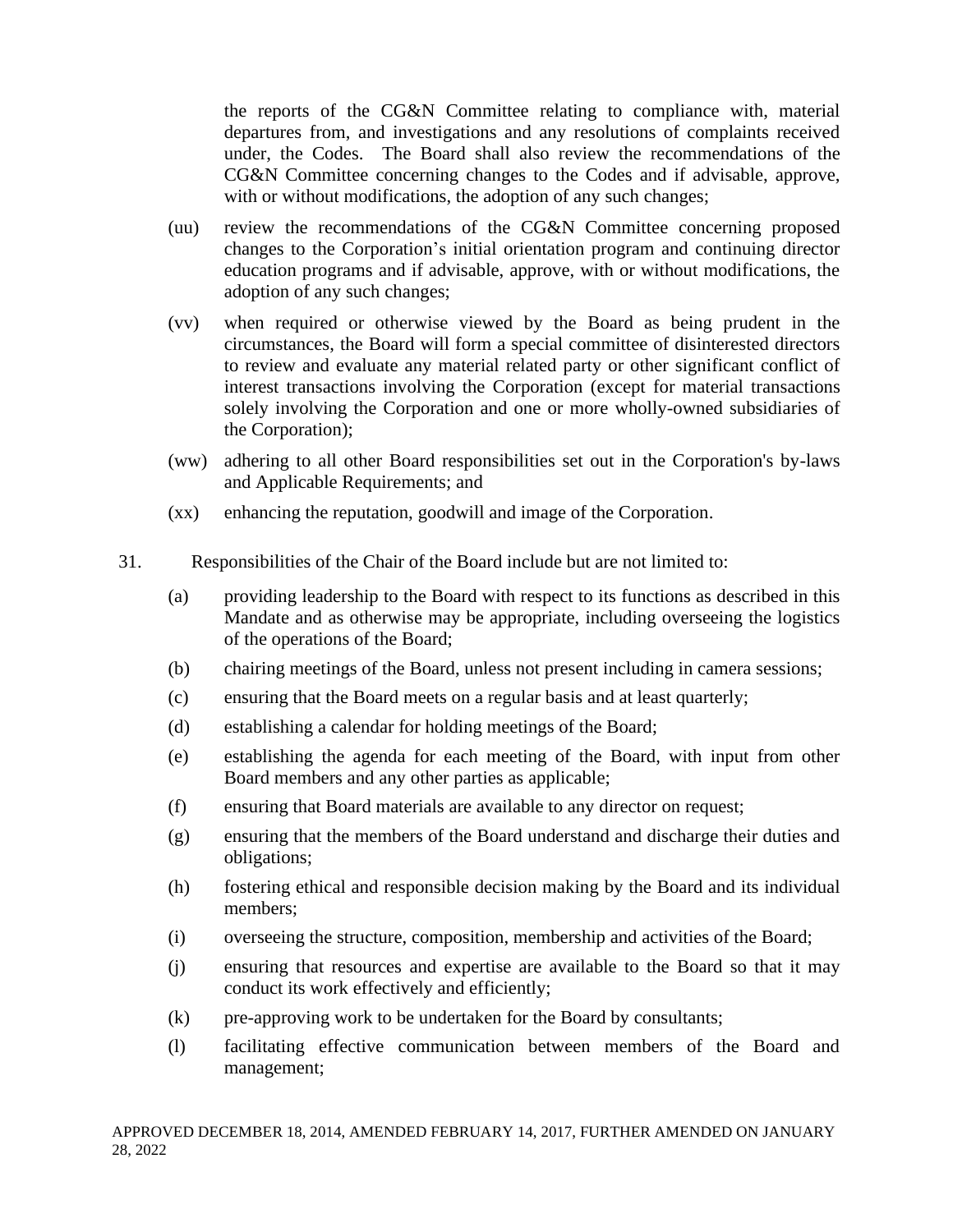- (m) attending each meeting of shareholders to respond to any questions from shareholders as may be put to the Chair;
- (n) communicate with directors between meetings;
- (o) attend key functions of the Corporation;
- (p) meet with major shareholder groups; and
- (q) act as Chair at any annual and, if applicable, special meeting of shareholders of the Corporation.
- 32. Expectations of Directors include but are not limited to:
	- (a) attending all meetings of the Board and the committees of which they are members. Directors are encouraged to attend at least 75% of meetings of the Board in the absence of extenuating circumstances. Attendance by telephone or video conference may be used to facilitate a director's attendance;
	- (b) reviewing the materials circulated in advance of meetings of the Board and its committees and being prepared to discuss the issues presented. Directors are encouraged to contact the Chair of the Board, the CEO and any other appropriate executive officer(s) to ask questions and discuss agenda items prior to meetings;
	- (c) being sufficiently knowledgeable of the business of Liberty Gold, including its financial statements, financial objectives, plans and strategies, and financial position and performance, and the risks it faces, ensuring active and effective participation in the deliberations of the Board and of each committee on which he or she serves;
	- (d) freely to contact the CEO at any time to discuss any aspect of the Corporation's business. Directors should use their judgement to ensure that any such contact is not disruptive to the operations of the Corporation. The Board expects that there will be frequent opportunities for Directors to meet with the CEO in meetings of the Board and committees, or in other formal or informal settings;
	- (e) maintaining the confidentiality of the proceedings and deliberations of the Board and its committees. Each Director will maintain the confidentiality of information received in connection with his or her service as a director;
	- (f) participating in the Corporation's initial orientation program and participating in the Corporation's continuing director education programs;
	- (g) and
	- (h) not engaging in any activity, practice or act that conflicts, or may reasonably be expected to conflict or result in the appearance of a conflict, with the interests of the Corporation. Any conflict or perceived conflict involving a director must be disclosed in writing as soon as the conflict or perceived conflict is discovered. Directors shall comply with the Codes and the Applicable Requirements and, to the extent required by the Codes or the Applicable Requirements, abstain from voting on matters in which they have an interest and recuse themselves from any discussion on the matter.
- 33. Expectations of Management of Liberty Gold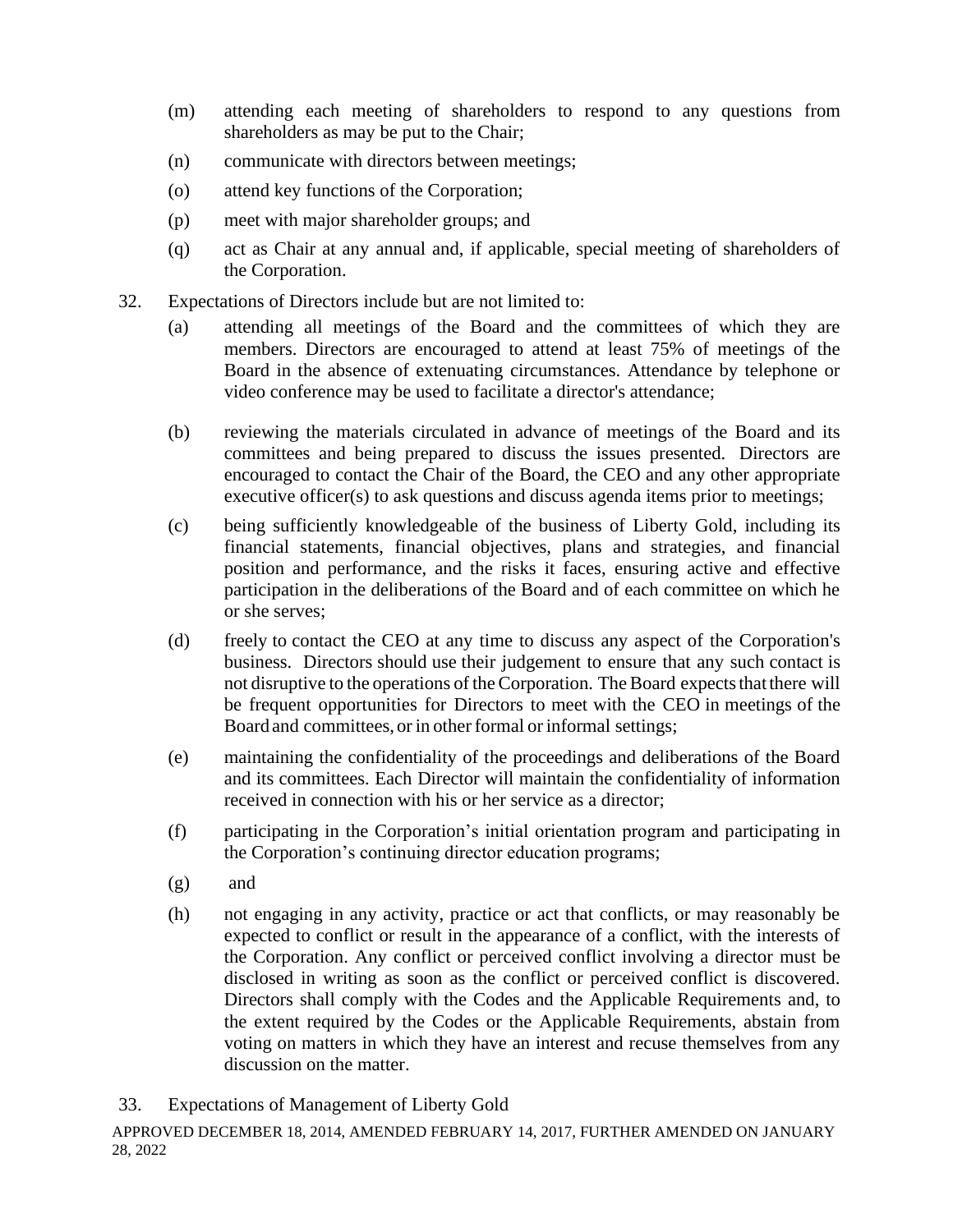- (a) at the request of the Board, report on the Corporation's performance, management's concerns and any other matter the Board or its Chair may deem appropriate. Management must promptly report to the Chair any significant developments, changes, transactions or proposals respecting Liberty Gold.
- (b) prepare and present to the Board annually (or more frequently if appropriate) a business plan and budget, and report regularly to the Board on the Corporation's performance against the business plan and budget;
- (c) review and update annually (or more frequently if appropriate) the Corporation's strategic plan, and report regularly to the Board on the implementation of the strategic plan in light of evolving conditions;
- (d) report regularly to the Board on the Corporation's business and affairs and on any matters of material consequence for the Corporation and its shareholders;
- (e) speak for the Corporation in its communications with shareholders and the public in accordance with the Corporation's Timely Disclosure, Confidentiality and Insider Trading Policy;
- (f) inform the Corporation's shareholders of the Corporation's progress through annual financial reporting materials, annual information form, quarterly interim reports and periodic press releases as required pursuant to the Applicable Requirements. Directors and management will meet with the Corporation's shareholders at the annual meeting and will be available to respond to questions at that time
- (g) comply with any additional expectations that are developed and communicated during the annual strategic planning and budgeting process and during regular Board and committee meetings;
- (h) implement policies and practices to achieving diversity initiatives determined by the Board and report to the Board on the progress toward and achievement of such diversity initiatives;
- (i) promote a work environment that values and utilizes the contributions of employees with a variety of backgrounds, experiences and perspectives through awareness of the benefits of workforce diversity and successful management of diversity; and
- (j) consultthe Board with respect to all matters which by law require Board approval.

### No Rights Created

34. This Mandate is a statement of broad policies and is intended as a component of the flexible governance framework within which the Board, assisted by its committees, directs the affairs of the Corporation. While it should be interpreted in the context of all the Applicable Requirements, as well as in the context of the Corporation's by-laws, it is not intended to establish any legally binding obligations.

### Mandate Review